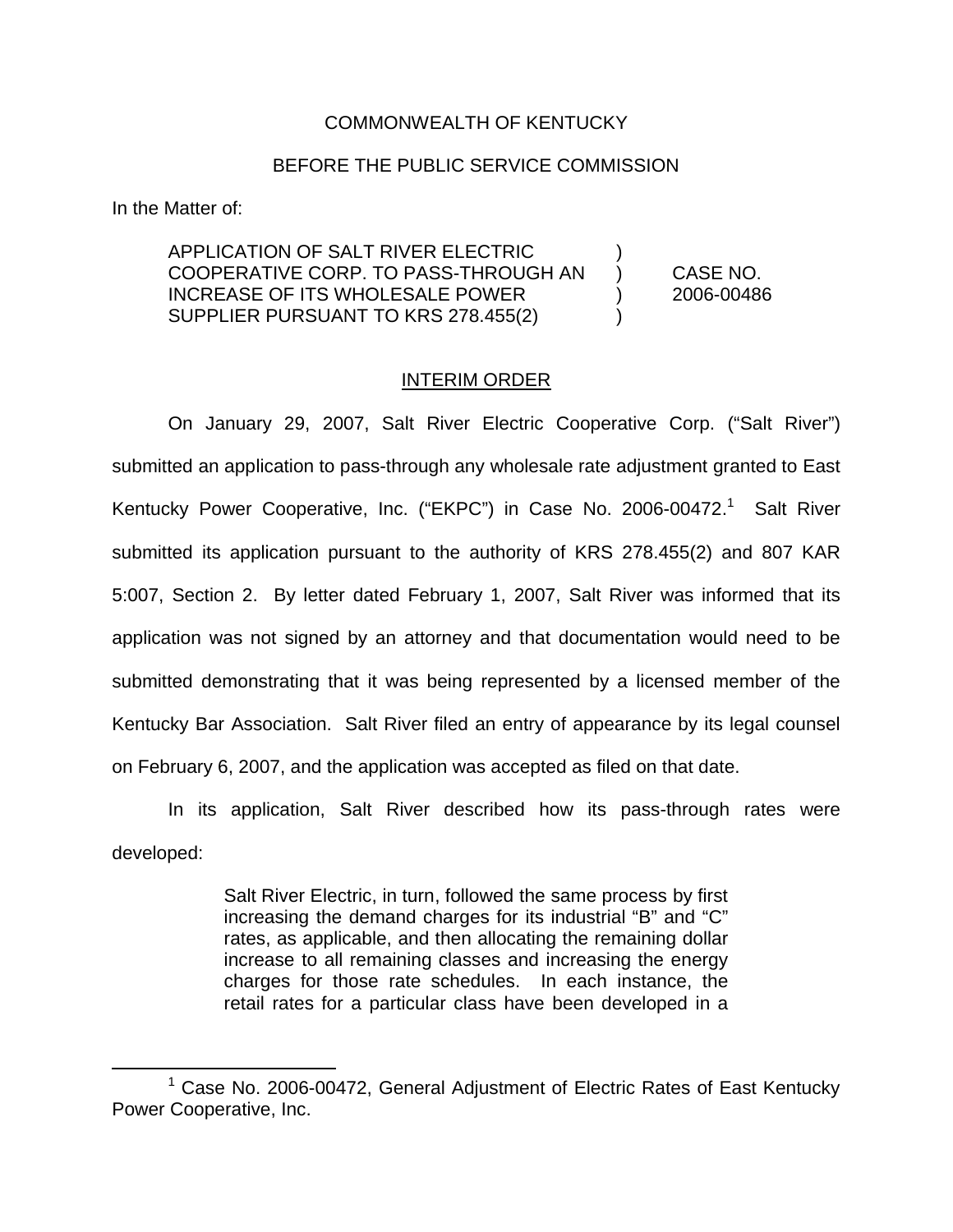manner that is consistent with the method proposed by EKPC. The proposed rate design structure at retail does not change the rate design currently in effect and is consistent with the rate design methodology used at wholesale. $<sup>2</sup>$ </sup>

In support of its proposed pass-through methodology, Salt River stated that each Member System must recover the dollar increase from the new wholesale rates and that it is important to implement retail rates that mirror the change at wholesale, while still complying with the proportionality and rate design requirements. $3$  It further states that EKPC and the Member Systems understand that a "pure" proportional increase at retail would result in increases to customer, demand, and energy charges, but it does not agree that strict adherence to the existing proportion of revenue at retail by these components is reasonable. In support of this position it stated, for example, that EKPC and the Member Systems cannot justify a change to the customer charge as EKPC's proposed wholesale rate increase has no relationship to customer cost because EKPC has not proposed an increase in its substation or metering point charge.<sup>4</sup>

Salt River argues that KRS 278.455(2) explicitly recognizes "proportional" allocation without stating a specific method and, that it is reasonable for it to maintain the rate design relationship from wholesale to retail that has existed for a number of years.

Salt River also provided comparative analyses of its present and proposed revenues that reflected the percentage that each rate schedule or class represented of

<sup>&</sup>lt;sup>2</sup> Application at 2.

<sup>&</sup>lt;sup>3</sup> Response to the Commission Staff's First Data Request dated March 12, 2007, Item 2(b).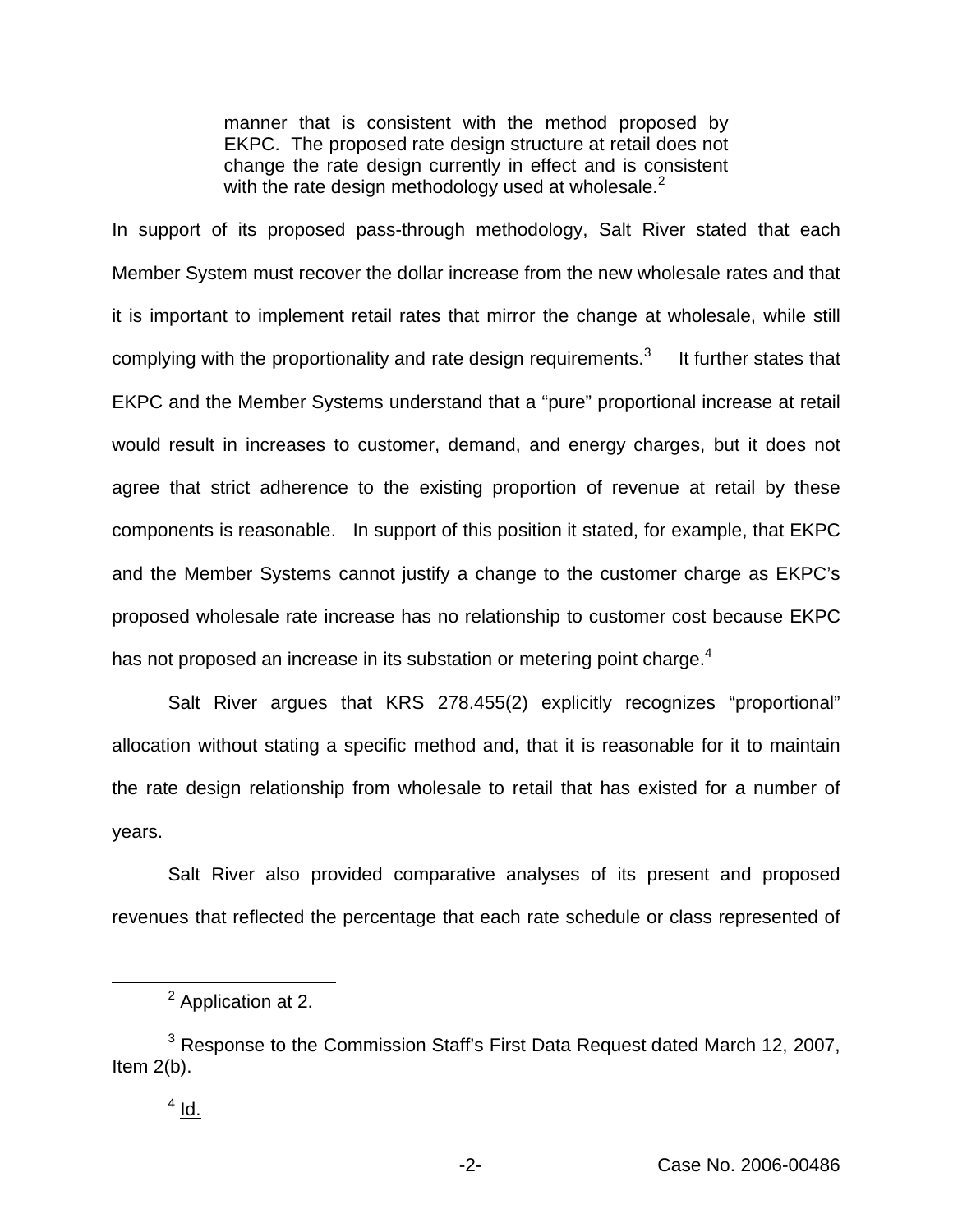the total revenues and that reflected the percentage that each component of the base rates within each rate schedule or class represented of the total base rate revenues.<sup>5</sup>

KRS 278.455(2) provides that a distribution cooperative may change its rates to reflect a change in the rate of its wholesale supplier if the effects of an increase or decrease are allocated to each class and within each tariff on a proportional basis that will result in no change in the rate design currently in effect. Further, 807 KAR 5:007, Section 2(2), provides that the distribution cooperative shall file an analysis demonstrating that the rate change does not alter the rate design currently in effect and the revenue change has been allocated to each class and within each tariff on a proportional basis.

The Commission has reviewed the approach proposed by Salt River to passthrough any increases in the wholesale rates from EKPC and to allocate any increases to its retail rates. Based upon this review, the Commission finds that Salt River's approach does not comply with the provisions of KRS 278.455(2) and 807 KAR 5:007, Section 2(2), and therefore it should be rejected. Both the statute and administrative regulation are quite clear that the allocation of the wholesale rate increase must not change the retail rate design currently in effect and that the wholesale rate increase must be allocated to each retail class and within each retail tariff on a proportional basis. There is no provision in either KRS 278.455 or 807 KAR 5:007 requiring that there be a correlation between the proposed wholesale rate design and the proposed retail rate design. Moreover, there is no provision or requirement that the process utilized to develop the wholesale rates must be followed or duplicated in the retail rates.

 $<sup>5</sup>$  ld., Item 3(a).</sup>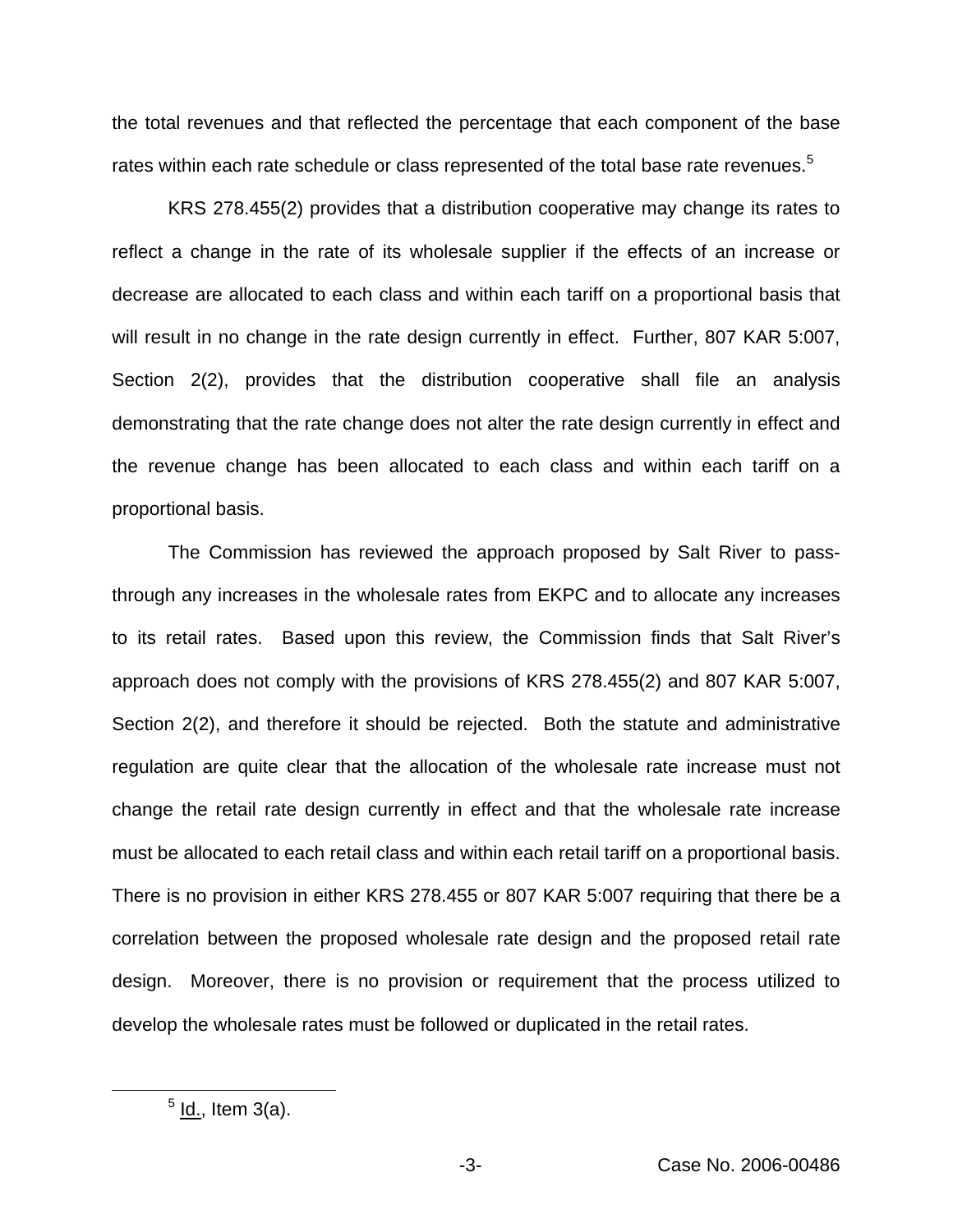What is required is an allocation of the wholesale rate increase to the retail rates, on a proportional basis to each retail class and within each retail tariff, in a manner that does not change the existing distribution cooperative rate design. Contrary to the arguments of Salt River and EKPC, the Commission finds that the statute and administrative regulation require the distribution cooperative to follow a "strict adherence" to the existing proportion of revenues at retail, by rate mechanism component. Salt River and EKPC have offered no evidence supporting their contention that the pass-through at retail must follow the proposed wholesale rate design process in a proportional manner.

The Commission today has issued an Order in Case No. 2006-00472 authorizing an interim \$19.0 million annualized increase in EKPC's wholesale rates, subject to refund, which becomes effective for service rendered on and after April 1, 2007. Salt River's share of this interim increase is \$1,627,699. A post-hearing data response filed by EKPC in Case No. 2006-00472 on March 27, 2007<sup>6</sup> included the determination of Salt River's rates reflecting the \$1,627,699 interim increase. However, those rates were developed using the same approach Salt River submitted with its application. As the Commission has found that approach should be rejected, the rates submitted for Salt River on March 27, 2007 should also be rejected. Under the provisions of KRS 278.455(2), the change in Salt River's retail rates to reflect this increase must become effective for service rendered on and after April 1, 2007.

<sup>&</sup>lt;sup>6</sup> Case No. 2006-00472, Responses to Commission Staff's Data Request at Hearing on March 22, 2007, Item 2(b), Case No. 2006-00486, Attachments 1 and 2.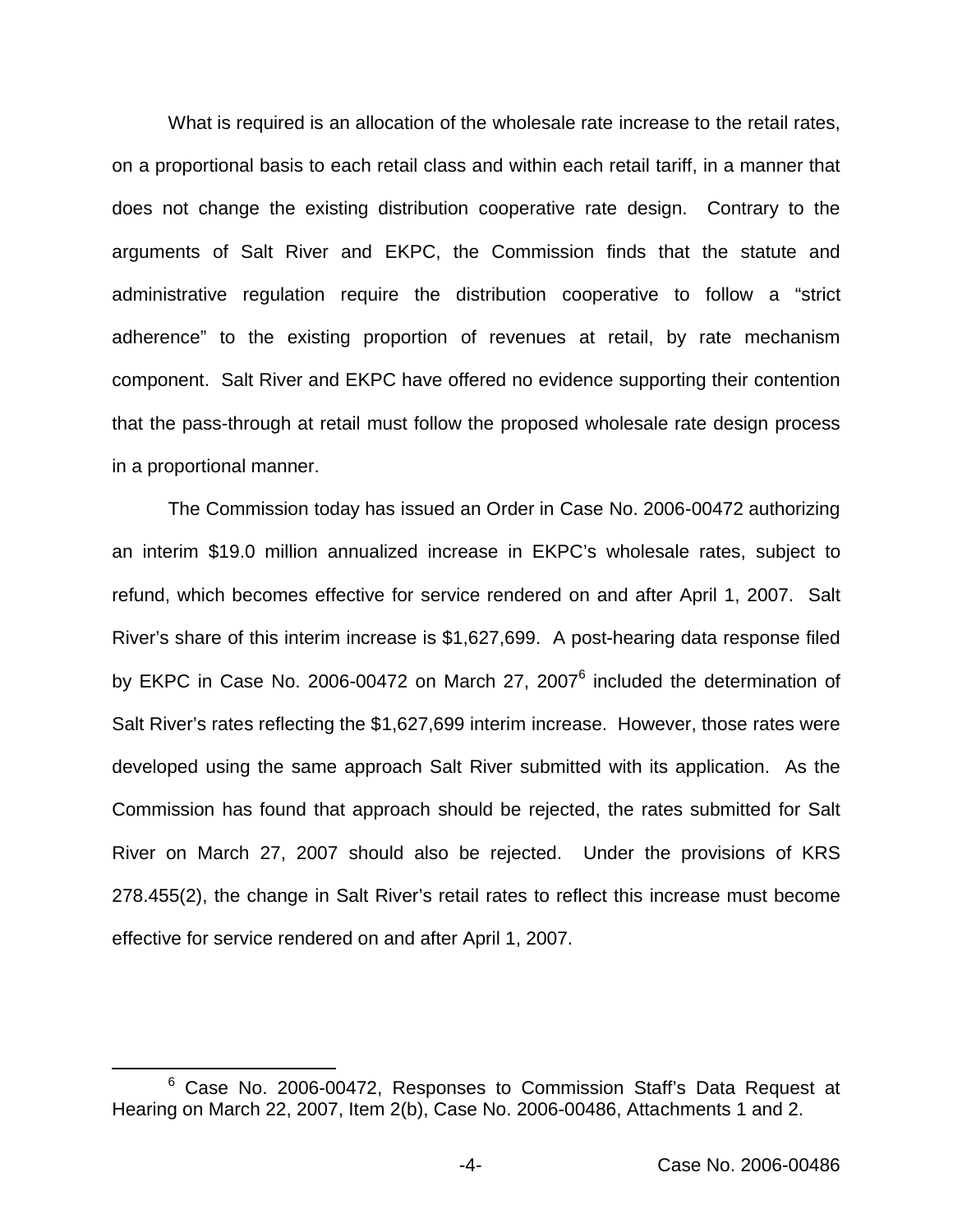IT IS THEREFORE ORDERED that:

1. The approach proposed by Salt River to allocate its portion of any increase in the wholesale rates authorized in Case No. 2006-00472 is rejected.

2. The proposed rates submitted with Salt River's application and the revised rates provided in a post-hearing data response in Case No. 2006-00472 are not consistent with the provisions of KRS 278.455 and 807 KAR 5:007 and are denied.

3. Salt River shall develop retail rates that allocate the \$1,627,699 interim increase in wholesale rates authorized for EKPC on a proportional basis consistent with the requirements of KRS 278.455(2) and 807 KAR 5:007, Section 2(2).

4. Salt River shall file these new interim retail rates with the Commission within 10 days of the date of this Order.

5. Salt River shall submit within 10 days of the date of this Order analyses which demonstrate the interim increase has been allocated on a proportional basis to each class and within each tariff, in a manner that does not change Salt River's existing rate design. The analyses shall follow the format required in the Commission Staff's First Data Request dated March 12, 2007, Item 3(a)(1) and 3(a)(2). The analyses are to be provided in both hard copy and electronic Excel formats. The electronic analyses shall be provided on either CD-ROM or diskette with all formulas intact.

6. The increase in interim rates approved herein is subject to refund and shall become effective for service rendered on and after April 1, 2007.

7. Salt River shall maintain its records in such a manner as will enable it, the Commission or its customers, to determine the amounts to be refunded and to whom they are due in the event that the rates approved herein are required to be refunded.

-5- Case No. 2006-00486